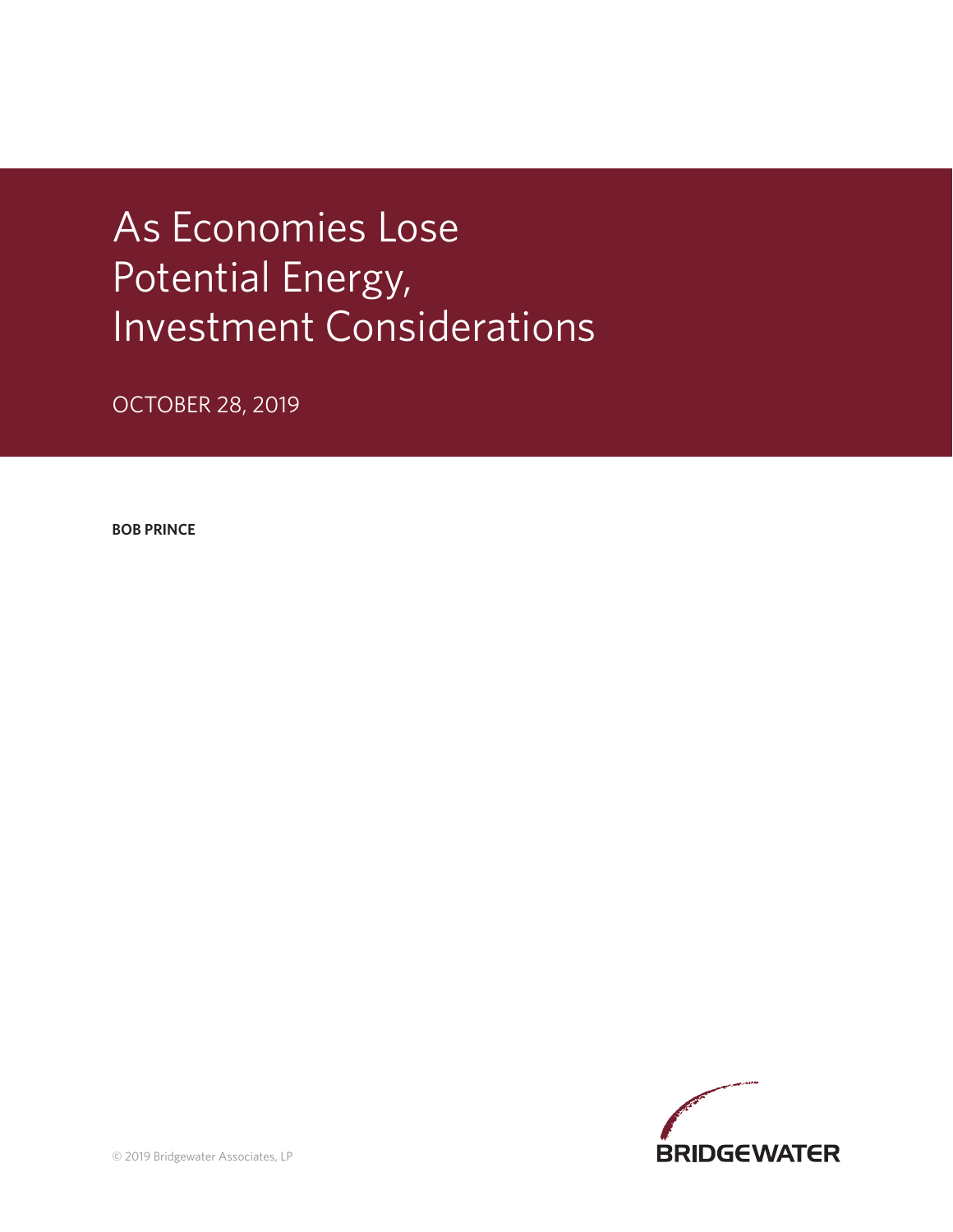The laws of physics give us the concepts of potential energy and kinetic energy. For example, when a ball is held high above the ground, it has a lot of potential energy; when the ball is released and in motion, this turns into kinetic energy; and when the ball is on the ground at rest, it has neither. Economies have analogous dynamics. When unemployment and interest rates are high and debts are low, you have the potential for a period of strong economic growth, which can be released by a cut in interest rates. But once unemployment has fallen to low levels, interest rates have been lowered to near zero, and debts are high, the potential energy of the economy is low. That is where most developed economies now find themselves. This is made worse by unfavorable demographics and slow productivity growth.

However, slow growth contributes to low and stable inflation, which frees up central bankers to run supportive monetary policies via low/zero/negative interest rates and plenty of liquidity. At the present time, they're doing what they can to keep things going until they confront clear warning signals of inflation moving sustainably above set targets.

From an investment standpoint, an environment like this implies less upside from growth, though also a lower probability of a sharp economic downturn, because sharp downturns are generally caused by a tightening of monetary policy and a pulling back of an excessive rate of borrowing, both of which are now unlikely, at least in the near term.

This scenario is challenging, but what would be even more challenging is a stall or downturn. The lack of potential energy in the system also means that it will be difficult for central banks to reverse a downturn. The last thing they want to do is cause a downturn themselves, so pre-empting a downturn and sustaining the expansion is logical and what they are now trying to do.

This nets to an environment of slow growth and low inflation, i.e., very low nominal growth rates, sustained by nearzero/negative interest rates and plenty of liquidity.

How to approach investing in such a world? Logically, certain types of longer-term income-based strategies can rise in importance relative to shorter-term price- or growth-based strategies. Possibilities include…

- Even in a world of low or no nominal growth, there will be a level of income (e.g., \$20 trillion of nominal GDP/income) that is distributed like a layer cake in tiers: wages, taxes, profits, dividends, and so forth. And central banks have set a level of interest rates near or below zero in an effort to sustain current levels of income with perhaps a bit of growth. That leaves room to position for a spread on particularly reliable layers of income relative to the near-zero or negative cost of funds to finance them. For example, as discussed in the September 23 *Observations*, "Taking a Fresh Look at Dividends," in the US, dividend payments have always gotten a share of the income layer cake, whether nominal GDP was growing or falling. There will of course be mark-to-market and investment horizon considerations to assess. But thinking in level terms with respect to income and funding cost is a path to consider in this environment.
- Within the income layer cake, there will be shifts. Some companies will gain share relative to others. And across sectors of the economy, you will get changes in the distribution of income between business, labor, and government. In a lower-growth, lower-volatility macro environment with stable interest rates and plenty of liquidity, the proportionate influence of *shifts* in the *relative* share of income would rise in relation to the impact of changes in growth, inflation, and interest rates.
- The low-potential macro environment described above pertains mainly to the developed world. A number of emerging economies, particularly in the East, are likely to experience productivity growth in the 4% to 6% range, with ongoing potential for credit expansion. For some, nominal GDP/income are likely to grow by 5% to 10% per year over the coming decade, with local currency interest rates/funding below that and not far above interest rates in the developed world. A significant spread between long-term nominal GDP growth and interest rates has the potential to be a driver of longer-term investment returns.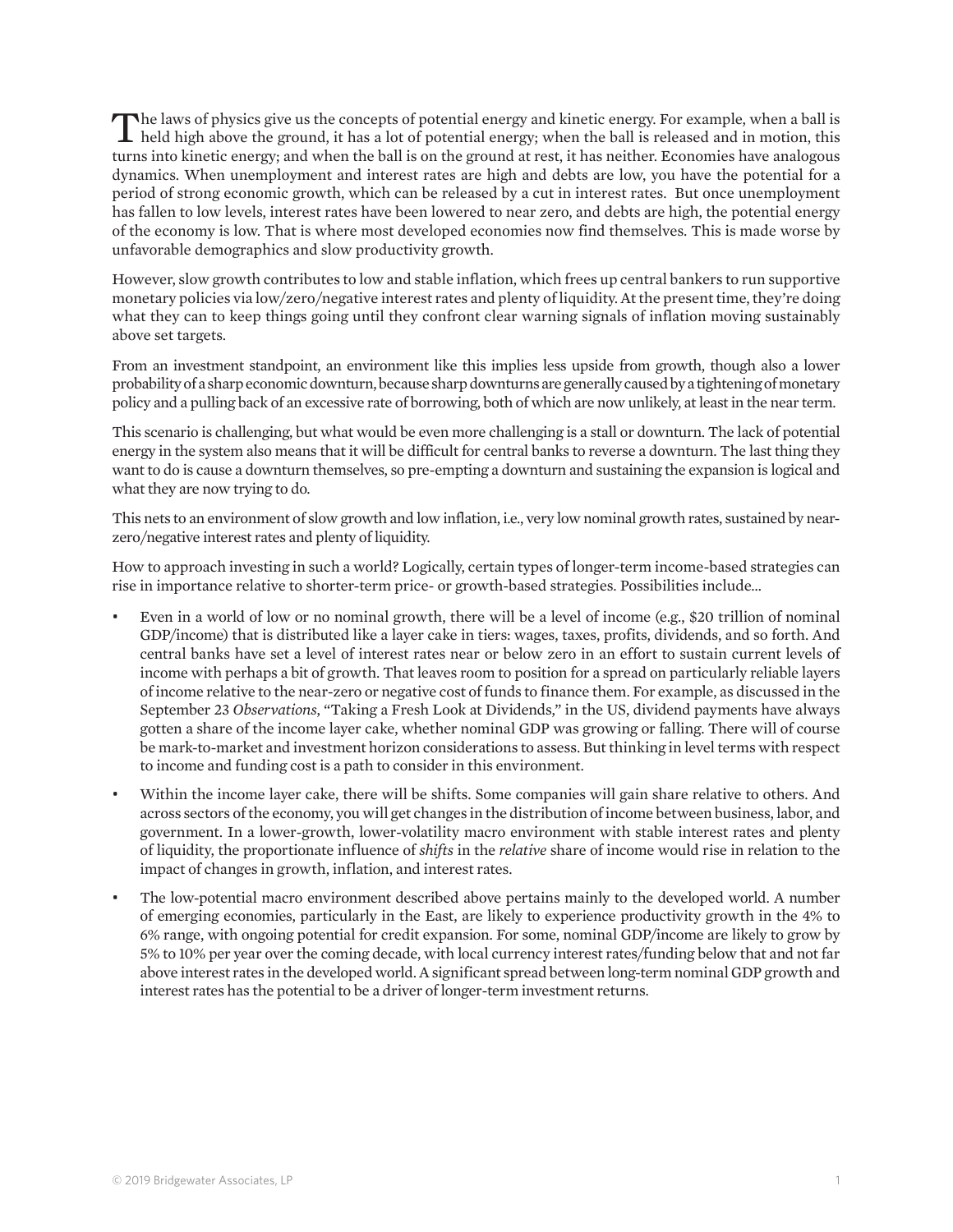These are just a few examples of how thinking in terms of a) levels of income, b) over time, in relation to c) levels of funding costs associated with that income can create investment possibilities in a world that would reduce others.

We see these conditions and possibilities as elements of what we've described as a paradigm shift. Paradigm shifts are not a new phenomenon; they have happened regularly throughout history, and we've described a number of them. Importantly, a paradigm shift does not represent a wholesale change in the economic machine, just a new configuration of the elements of that machine. From an investment standpoint, the important thing is to perceive paradigm shifts and then to process that configuration of conditions through the lens of the machine in order to derive new sets of probabilistic outcomes and approaches for dealing with them. Each investor will do that in their own way, and as you know, we approach that challenge through our systematic research and investment processes.

In the pages that follow, we've included a set of charts and summary descriptions to illustrate the unfolding environment.

## Our Template for Understanding What Is Going On

As a reminder of our template, we see three big forces on economies: productivity growth, a long-term debt cycle, and a short-term debt cycle. Productivity growth is a steady influence on real long-term per capita income growth. It's an important influence on longer-term growth rates but not economic cycles. The longterm debt cycle reflects the level of debt in relation to income and influences the potential for future credit growth. The short-term debt cycle shapes the business cycle and is driven by monetary policy and fiscal policy. Across most of the developed world, we are in the latter stages of both the long-term and short-term debt cycles, with meager prospects for long-term productivity growth and slow or negative growth in labor forces.



Looking to the longer-term forces, in the developed world productivity growth has been trending lower while demographics have deteriorated. As a result, potential GDP growth has recently fallen to the lowest level of the past century, near 1%.

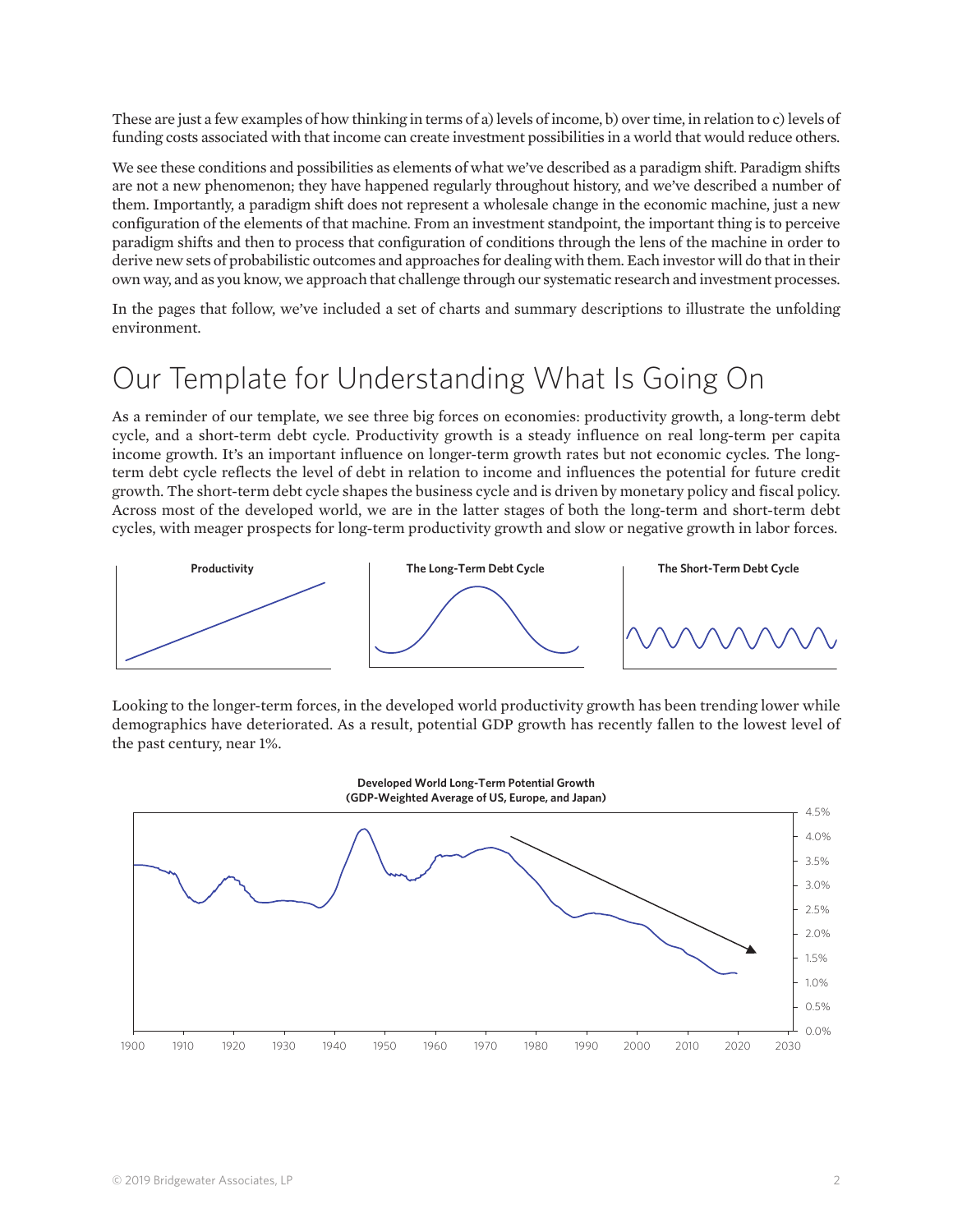From a cyclical standpoint, you've got low unemployment rates, which limits growth relative to potential. It also raises the odds that a surge in demand will produce inflation. Should that occur, it would bring monetary tightening back into play, which would put a cap on that surge in growth.



You've also got high debt levels, which reduces potential future credit growth. The deleveraging process over the past decade brought them down some, but not by a lot, because the deleveraging process was quickly arrested and smoothed out by aggressive reflationary monetary policies.

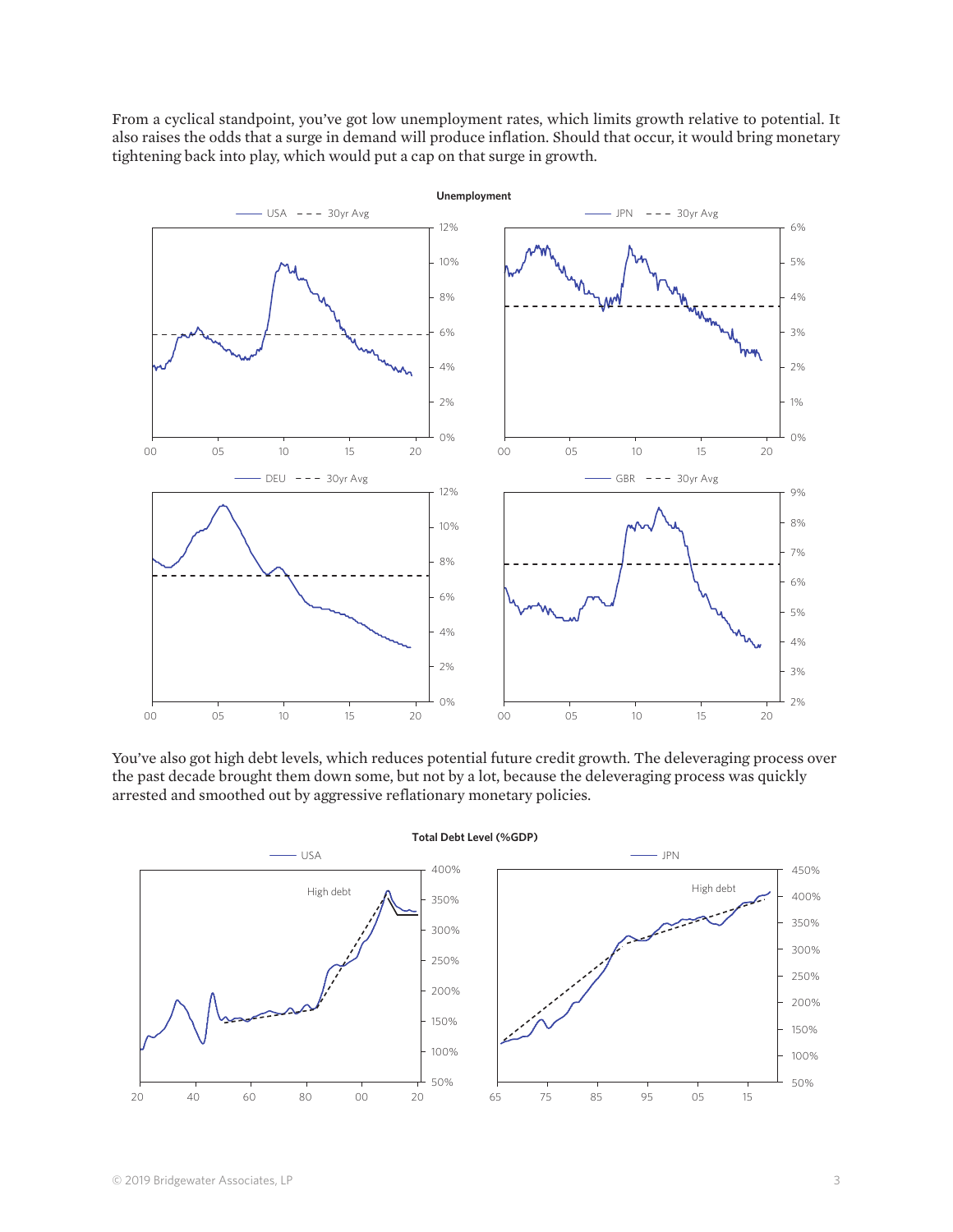

Historically, when countries' debt/GDP ratio was flat or falling, their growth rates were about one-third lower than when their debt/GDP ratio was rising, as shown below.

## **Growth and Inflation When Debt Burdens Are Rising/Not Rising**

| <b>Debt Burdens</b> | <b>Real Growth</b> | <b>Inflation</b> | <b>Nominal Growth</b> |
|---------------------|--------------------|------------------|-----------------------|
| Rising              | 2.6%               | 3.1%             | 5.8%                  |
| Not Rising          | 1.4%               | $2.4\%$          | 3.8%                  |

And you've got near-zero interest rates, which further inhibits the ability to stimulate a credit expansion.



- Dev Wld Short Rate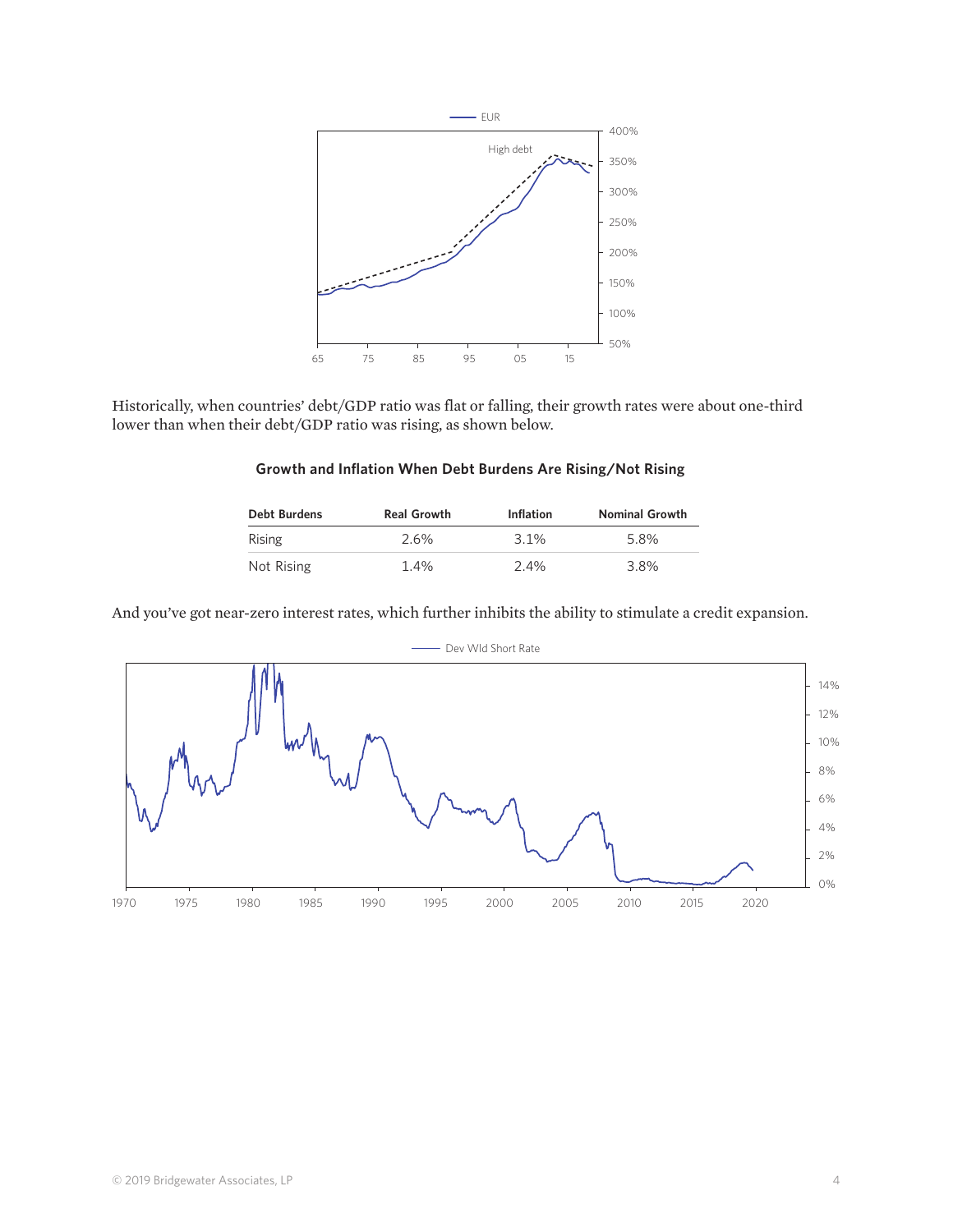On the other hand, you've still got a level of yields on assets that can be financed at those zero or negative interest rates, so long as you can tolerate the price volatility of holding those assets. Even if you don't get much growth, you can get some spread against a low financing cost that can accumulate over time.



As an example, below you can see the spread between the dividend yield and the bond yield globally, and the same for the dividends on REITs and the bond yield in the US.





© 2019 Bridgewater Associates, LP 5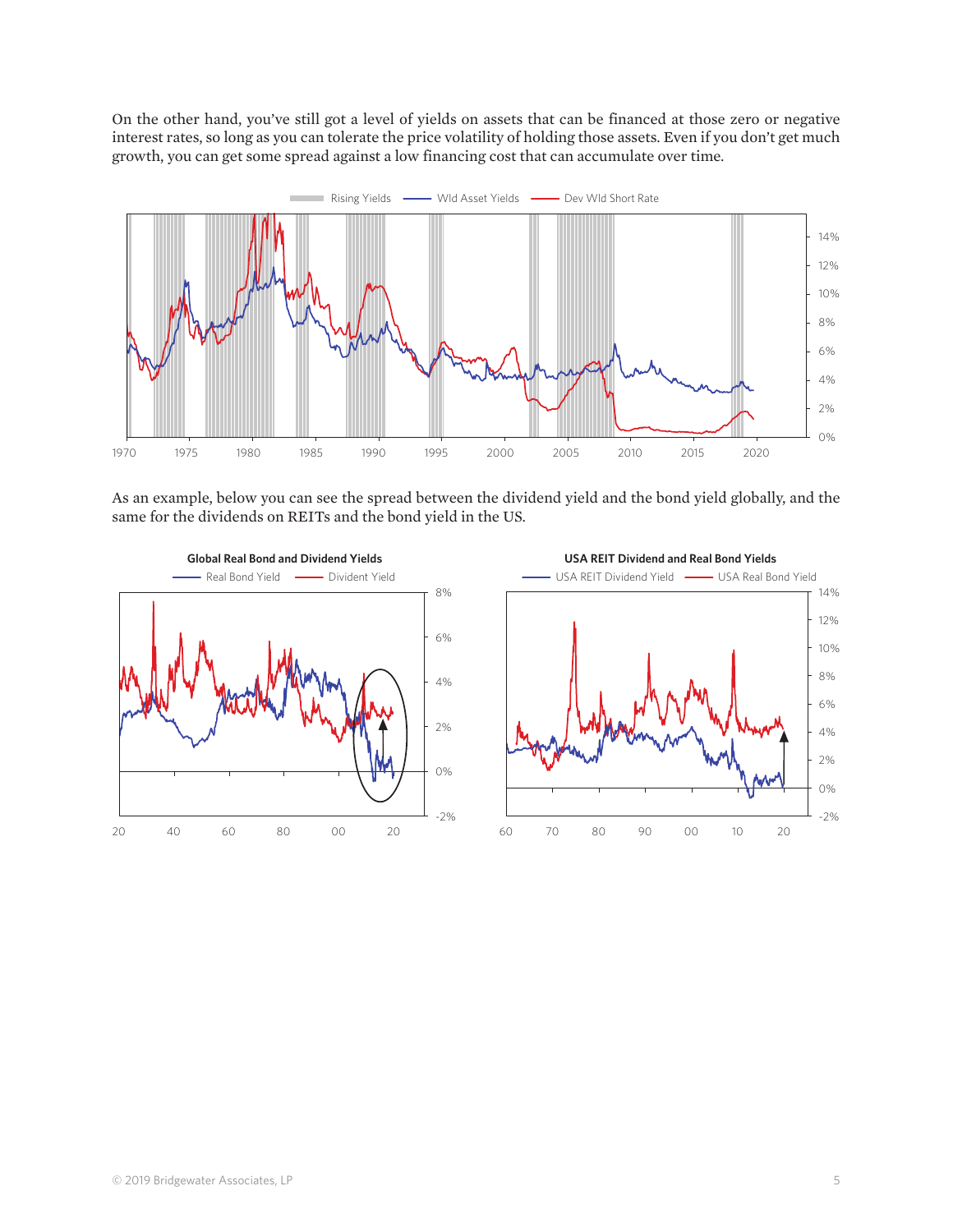That is the picture in the developed world. As you move to the emerging world, you have the potential for higher nominal growth rates from both higher productivity and more room for a credit expansion. The following charts show our 10-year projections of productivity growth and debt-financed growth for emerging and developed economies.



Partly because emerging economies' interest rates are impacted by the level of interest rates in the developed world, the cash flows from these nominal growth rates can be financed at interest rates that are significantly below the nominal growth rates.



**10-Year Real Growth Estimates Emerging Asia / Other Emerging / Developed**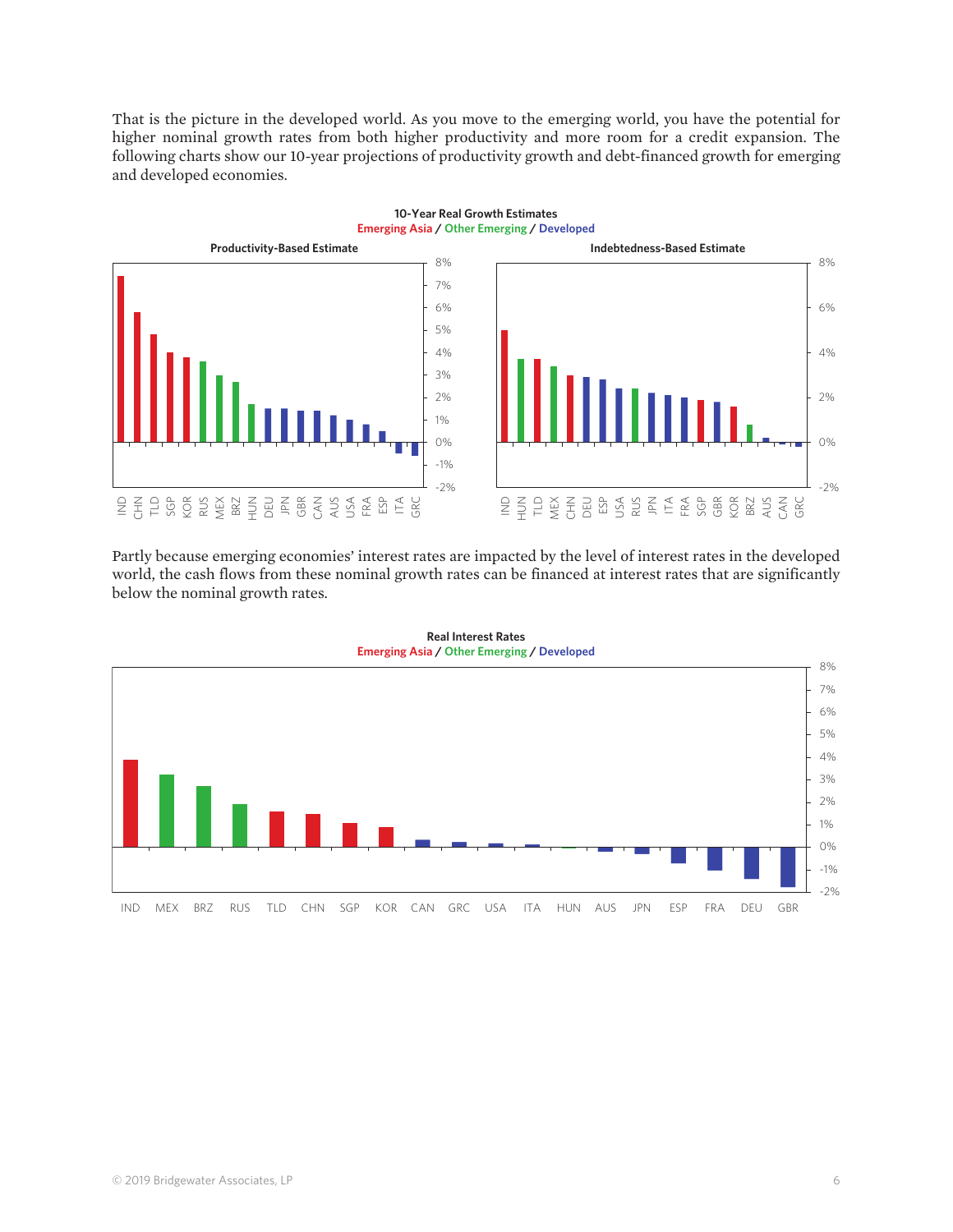Low and stable inflation will be a key factor in whether central banks can sustain accommodative monetary policies. Inflation will rise if either a) the money demand for goods exceeds the quantity of goods supplied, or b) exchange rate movements produce monetary inflation. These should both be watched for, but so far the secular forces of technology, globalization, and sluggish growth have held down the first of these, and the aggressiveness of monetary actions, as well as other dynamics such as the currency denomination of the debt and so forth, has not yet produced the second.

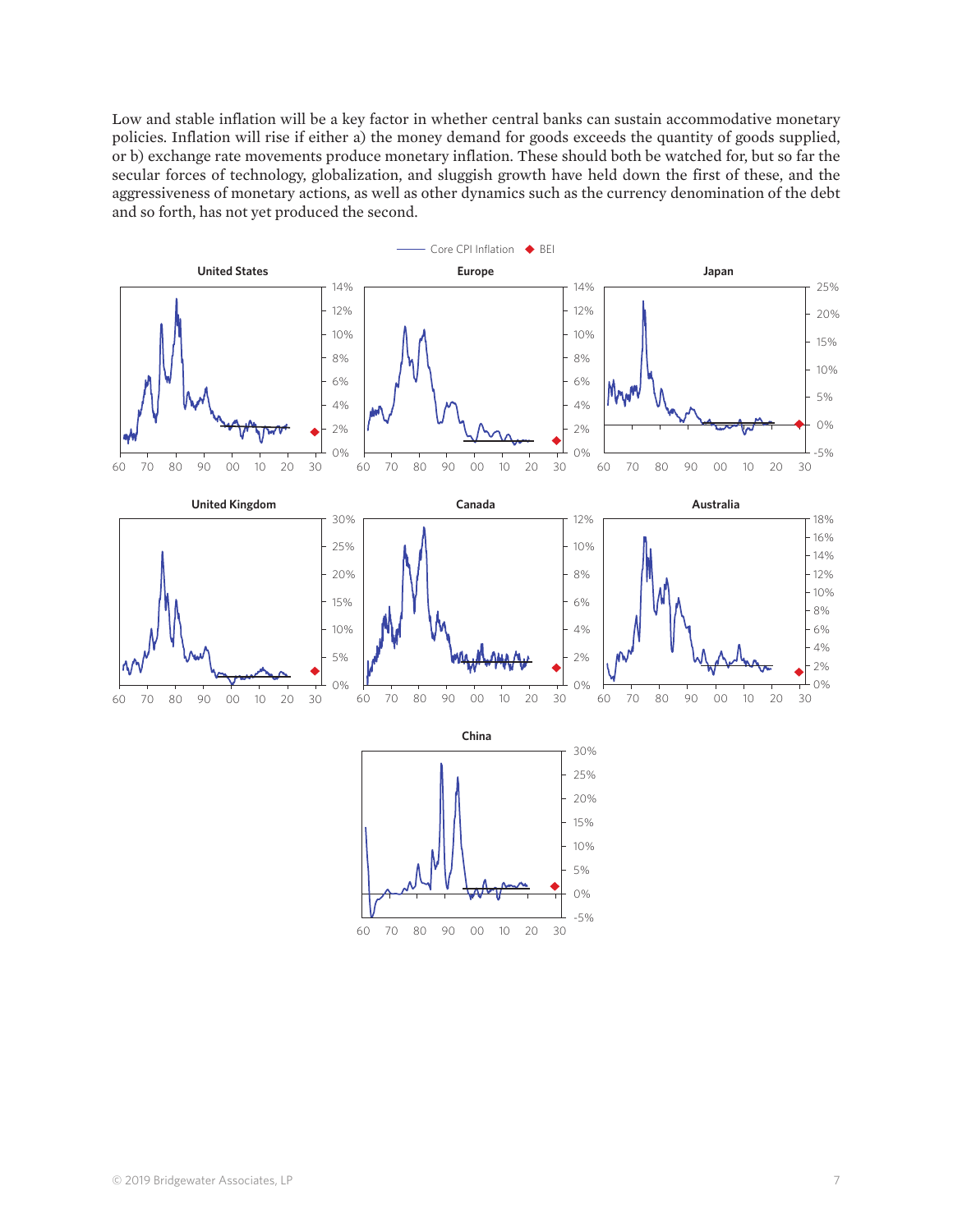The gradual unfolding and acknowledgement of stable inflation rates has contributed to the steadily reduced volatility of short-term interest rates. As a point of reflection, 25 basis point decisions get a lot of attention. Whereas it's taken more like 500 basis points to change the economics of borrowing and spending by enough to have a significant impact on the direction of the economy, and a normal annual change in short-term interest rates over the past 50 years has been +/-200 basis points per year (i.e., one standard deviation).